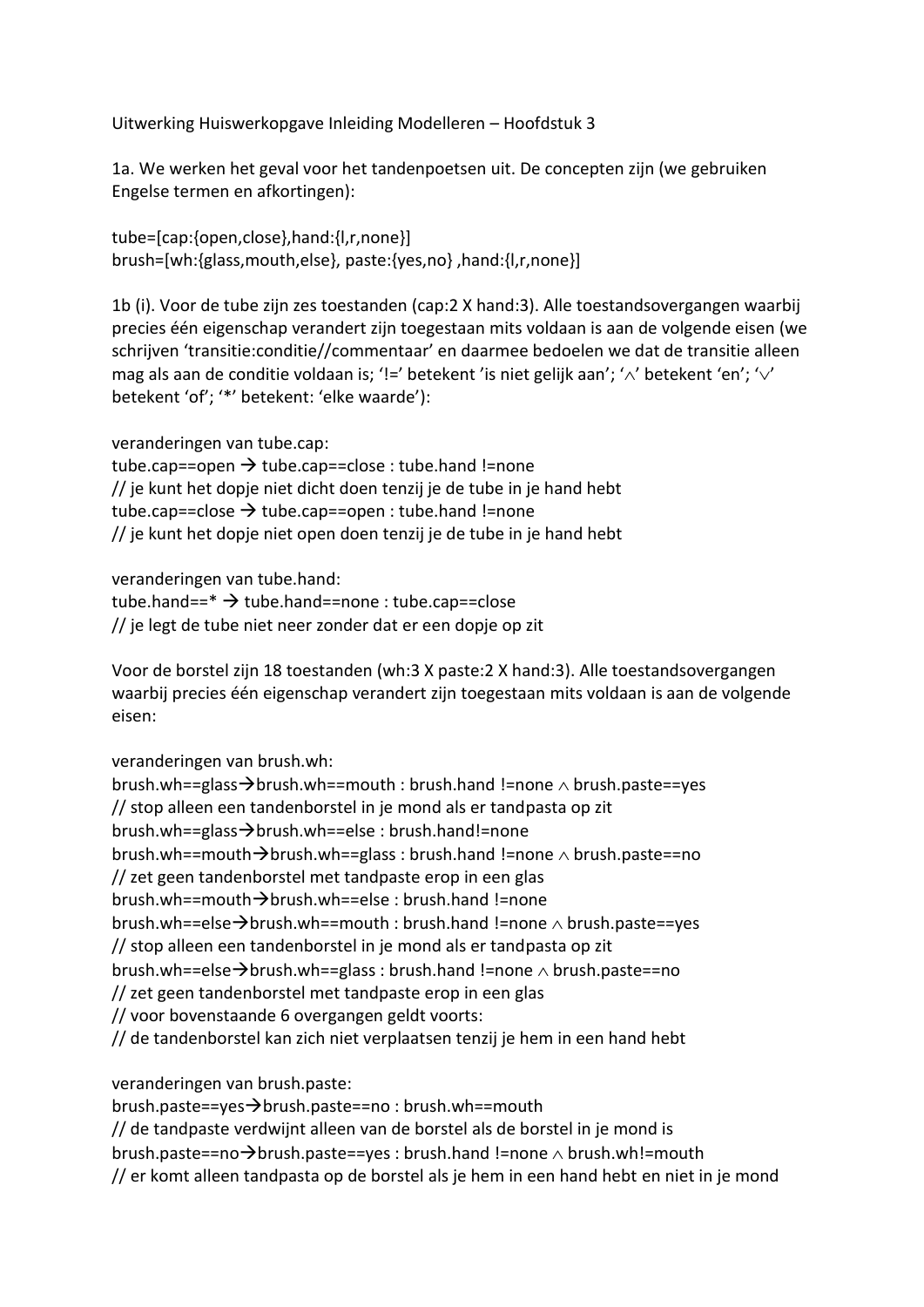veranderingen van brush.hand: // geen restricties

1b (ii). Overgangen in het gecombineerde systeem moeten aan de volgende extra eisen voldoen:

tube.cap==close $\rightarrow$ tube.cap==open : brush.hand==none tube.cap==open $\rightarrow$ tube.cap==close : brush.hand==none // je kunt het dopje er alleen op- of afdraaien met twee handen. Inderdaad: eén hand heb // je nodig om de tube vast te houden, je kunt de tandenborstel dus niet // tegelijkertijd vasthouden. tube.hand==  $*$   $\rightarrow$  tube.hand==1 : brush.hand !=1 tube.hand==  $*$   $\rightarrow$  tube.hand==r : brush.hand !=r brush.hand==\*brush.hand==l : tube.hand !=l brush.hand==\*brush.hand==r : tube.hand !=r // je kunt niet borstel en tube tezamen in één hand houden brush.paste==no $\rightarrow$ brush.paste==yes : tube.cap==open // om tandpaste op de borstel te doen moet de tube open zijn.

2a. Een doelstelling zou 'analyse' kunnen zijn: hoe hangen de maximale populaties vossen resp. konijnen af van de diverse grootheden bf, br, df, dr. b. Het aangepaste script is:

```
bf=slider(1.5,0,5)
    // birt rate of fox (horizontal) 
br=slider(3,0,5)
    // birth rate of rabit (vertical) 
df=slider(1,0.5) // death rate of fox (horizontal) 
dr=slider(1,0,5) // death rate of rabit (vertical) 
dt=slider(0.15,0.01,0.2)
    // how fast does time move forward? 
reset=button()
     // to restart the game 
p=plot([gboth,gfox,grab,horLevel,verLevel])
     // the graph 
plf=f
     // for debugging 
plr=r
    // for debugging 
f=if((time<2)||reset,150,max(0.01,f{1}+dt*(bf*f{1})*r{1}-df*f{1}))) // lotka volterra for fox 
gboth=['nPoints:50,plotType:bubble,diameter:{value:5},x:{mode:shift,ref:1},y:{mode:shift,ref:2
}',10+3*[f],10+3*[r]]
    // draw the cyclic curve for the both species 
gfox=['y:{mode:intp},x:{mode:shift,ref:1},width:{value:5},col_r:{value:255}',10+3*[f]]
    // draw the fox population scrolling vertically 
grab=['x:{mode:intp},y:{mode:shift,ref:1},width:{value:5},col_b:{value:255}',10+3*[r]]
    // draw the rabbit population scrolling horizontally 
r=if((time<2)||reset, 150, max(0.01, r{1}+dt*(br*r{1}-dr*f{1}*r{1}))) // lotka volterra for rabbit 
time=time{1}+1
    // from here to eternity 
horLevel=['x:{mode:intp},y:{mode:data,ref:1}',vMake(10+3*rGauge,50)]
 // a horizontal line at the height of the rabit population size gauge
 // which helps to assess the max. nr rabits in a cycle 
verLevel=['y:{mode:intp},x:{mode:data,ref:1}',vMake(10+3*fGauge,50)]
    // a vertical line at the width of the fox population size gauge
     // which helps to assess the max. nr foxes in a cycle 
rGauge=slider(0,0,30.0)
```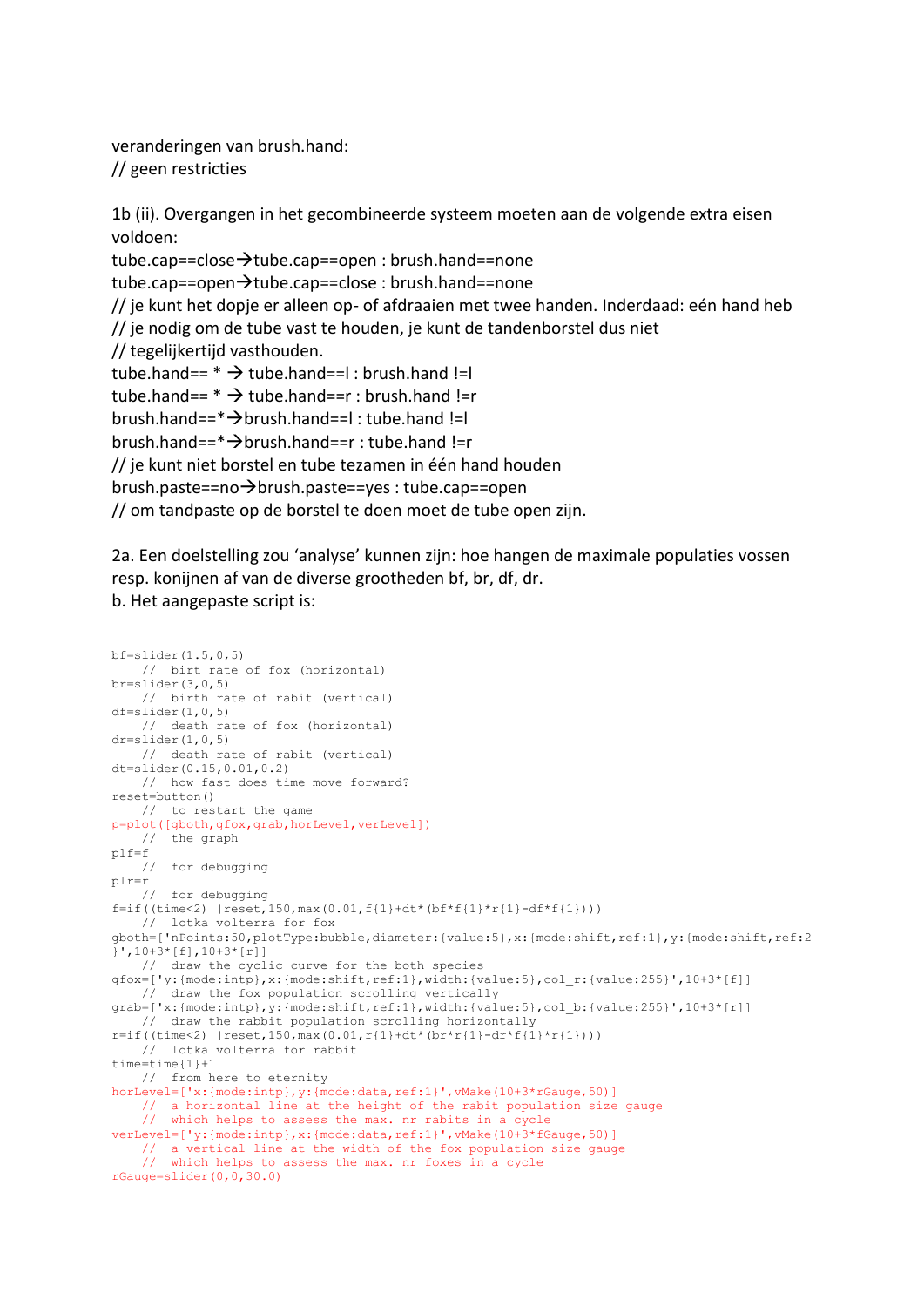## fGauge=slider(0,0,30.0)

De aangepaste regels zijn rood gemaakt. Een link waarmee het model gestart kan worden is [http://www.keesvanoverveld.com/Accel/accel.htm?link=aa4780c1f5e687ae014da236775f1](http://www.keesvanoverveld.com/Accel/accel.htm?link=aa4780c1f5e687ae014da236775f1289) [289](http://www.keesvanoverveld.com/Accel/accel.htm?link=aa4780c1f5e687ae014da236775f1289) (NB: deze link is aangemaakt op 20 september 2013 en mogelijk niet meer geldig op het moment dat dit document gelezen wordt!).

2c. Het model laat nu twee extra sliders zien, waarmee een horizontale en verticale haarlijn ingesteld kunnen worden waarmee je het maximale aantal vossen resp. het maximale aantal konijnen kunt meten in een complete ecologische cyclus bij een gegeven instelling voor de respectievelijke parameters in het model. Daarmee kun je de invloed van de waarden van die parameters op de respectievelijke maxima makkelijk onderzoeken en bijvoorbeeld in een grafiek uitzetten.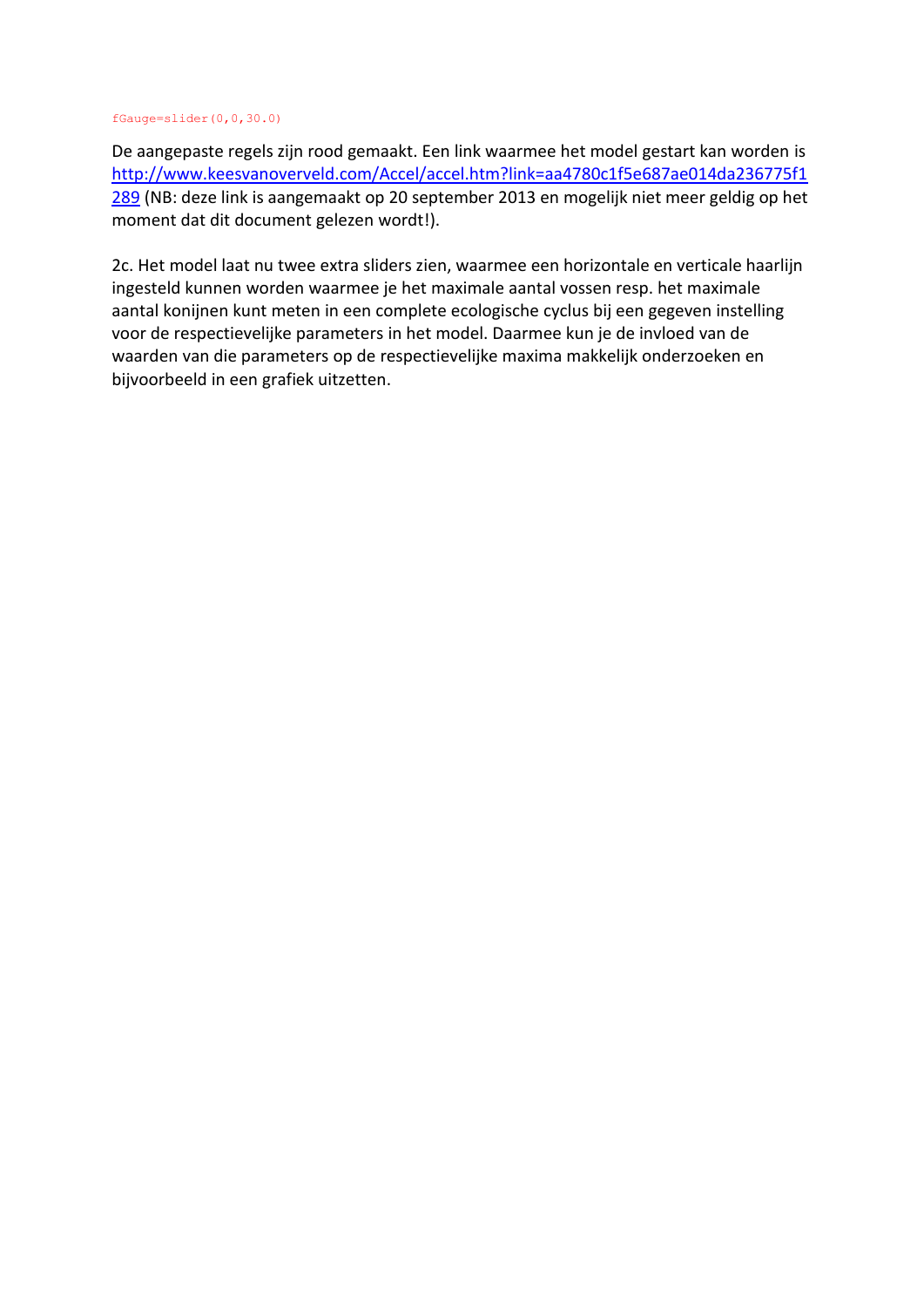Elaboration Assignment Introduction to Modeling – Chapter 3

1a. We elaborate the tooth brushin example.The concepts are (we use abbreviations):

tube=[cap:{open,close},hand:{l,r,none}] brush=[wh:{glass,mouth,else}, paste:{yes,no} ,hand:{l,r,none}]

1b (i). The tube has 6 states (cap:2 X hand:3). All transitions where exactly one property changes its value are admitted, provided the following requirements are fulfilled (for brevity, we write 'transition:condition//comments' which means that the transition can only occur if the condition is true; '!=' means 'is not equal to'; ' $\wedge$ ' means 'and'; ' $\vee$ ' means 'or'; '\*' means: 'any value'):

Changes in tube.cap:

tube.cap==open  $\rightarrow$  tube.cap==close : tube.hand !=none // you cannot close the cap unless you have the tube in one hand tube.cap==close  $\rightarrow$  tube.cap==open : tube.hand !=none // you cannot open the cap unless you have the tube in one hand

Changes in tube.hand:

tube.hand== $*$   $\rightarrow$  tube.hand==none : tube.cap==close // you don't put the tube down unless the cap is closed

The brush model has 18 states (wh:3 X paste:2 X hand:3). All state transitions where exactly one property changes its value are admitted, provided the following requirements are fulfilled:

Changes in brush.wh:

brush.wh==glass $\rightarrow$ brush.wh==mouth : brush.hand !=none  $\land$  brush.paste==yes // only put a toothbrush in your mouth when it has tooth paste on it brush.wh==glass $\rightarrow$ brush.wh==else : brush.hand!=none brush.wh==mouth $\rightarrow$ brush.wh==glass : brush.hand !=none  $\land$  brush.paste==no // don't put a toothbrush with tooth paste on it in the glass brush.wh==mouth $\rightarrow$ brush.wh==else : brush.hand !=none brush.wh==else $\rightarrow$ brush.wh==mouth : brush.hand !=none  $\land$  brush.paste==yes // only put a toothbrush in your mouth that has tooth paste on it brush.wh==else $\rightarrow$ brush.wh==glass : brush.hand !=none  $\land$  brush.paste==no // don't put a toothbrush with tooth paste on it in the glass // for all of the above transitions, we further have: // the toothbrush cannot move unless it is in one of the hands

Changes in brush.paste:

brush.paste==yes->brush.paste==no : brush.wh==mouth // toothpaste only vanishes from the toothbrush while it is in your mouth

brush.paste==no $\rightarrow$ brush.paste==yes : brush.hand !=none  $\land$  brush.wh!=mouth

// toothpaste only appears on the toothbrush when it is in your hand and not in your mouth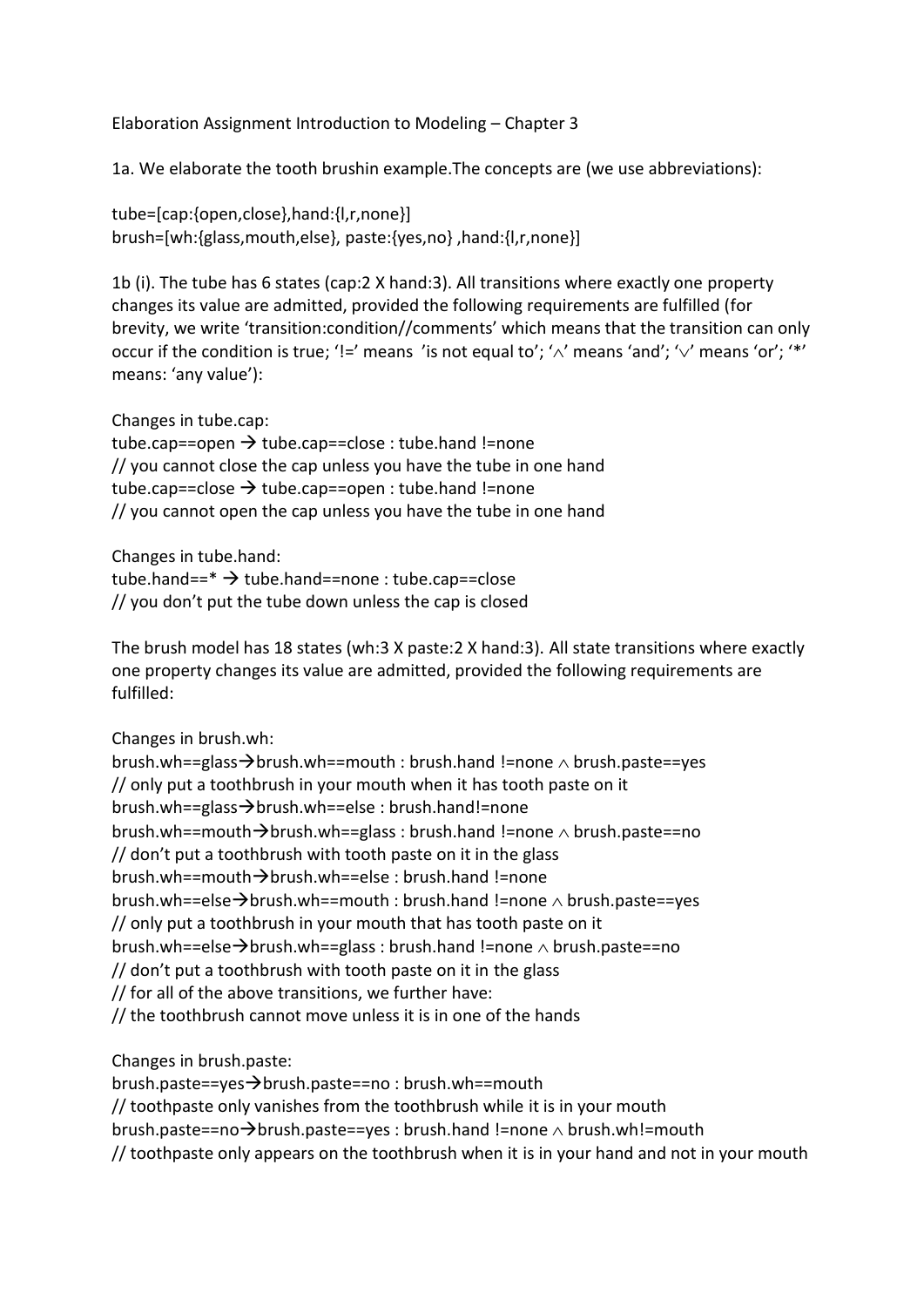Changes in brush.hand: // no restrictions apply

1b (ii). Transitions in the combined system must fulfill the following additional requirements:

tube.cap==close $\rightarrow$ tube.cap==open : brush.hand==none tube.cap==open $\rightarrow$ tube.cap==close : brush.hand==none // you can only open or close the cap using both hands, so you cannot hold the // toothbrush at the same time. tube.hand== $*$   $\rightarrow$  tube.hand==l : brush.hand !=l tube.hand== $*$   $\rightarrow$  tube.hand==r : brush.hand !=r brush.hand== $*\rightarrow$ brush.hand==l : tube.hand !=l brush.hand==\*brush.hand==r : tube.hand !=r //you cannot hold the brush and the tube in the same hand brush.paste==no $\rightarrow$ brush.paste==yes : tube.cap==open // to put tooth paste onto the brush, the cap must be open.

2a. A purpose could be 'analyse': how do maximal populations for fox or rabit depend on the various quantities bf, br, df, dr.

b. The adapted script reads:

```
bf=slider(1.5,0,5)
    // birt rate of fox (horizontal) 
br=slider(3,0,5) // birth rate of rabit (vertical) 
df=slider(1,0,5) // death rate of fox (horizontal) 
dr=slider(1,0,5)
      death rate of rabit (vertical)
dt=slider(0.15,0.01,0.2)
    // how fast does time move forward? 
reset=button()
    // to restart the game 
p=plot([gboth,gfox,grab,horLevel,verLevel])
     // the graph 
p \mid f = f // for debugging 
plr=r
     // for debugging 
f=if((time<2) || reset, 150, max(0.01, f{1}+dt*(bf*f{1})*r{1}-df*f{1})))lotka volterra for fox
gboth=['nPoints:50,plotType:bubble,diameter:{value:5},x:{mode:shift,ref:1},y:{mode:shift,ref:2
[1, 10+3*[f], 10+3*[f]] // draw the cyclic curve for the both species 
gfox=['y:{mode:intp},x:{mode:shift,ref:1},width:{value:5},col_r:{value:255}',10+3*[f]]
     // draw the fox population scrolling vertically 
grab=['x:{mode:intp},y:{mode:shift,ref:1},width:{value:5},col_b:{value:255}',10+3*[r]]
    // draw the rabbit population scrolling horizontally 
r=if((time<2) ||reset, 150, max(0.01, r{1}+dt*(br*r{1}-dr*f{1}*r{1}))) // lotka volterra for rabbit 
time=time{1}+1
     // from here to eternity 
horLevel=['x:{mode:intp},y:{mode:data,ref:1}',vMake(10+3*rGauge,50)]
 // a horizontal line at the height of the rabit population size gauge
 // which helps to assess the max. nr rabits in a cycle 
verLevel=['y:{mode:intp},x:{mode:data,ref:1}',vMake(10+3*fGauge,50)]
 // a vertical line at the width of the fox population size gauge
 // which helps to assess the max. nr foxes in a cycle 
rGauge=slider(0,0,30.0) 
fGauge=slider(0,0,30.0)
```